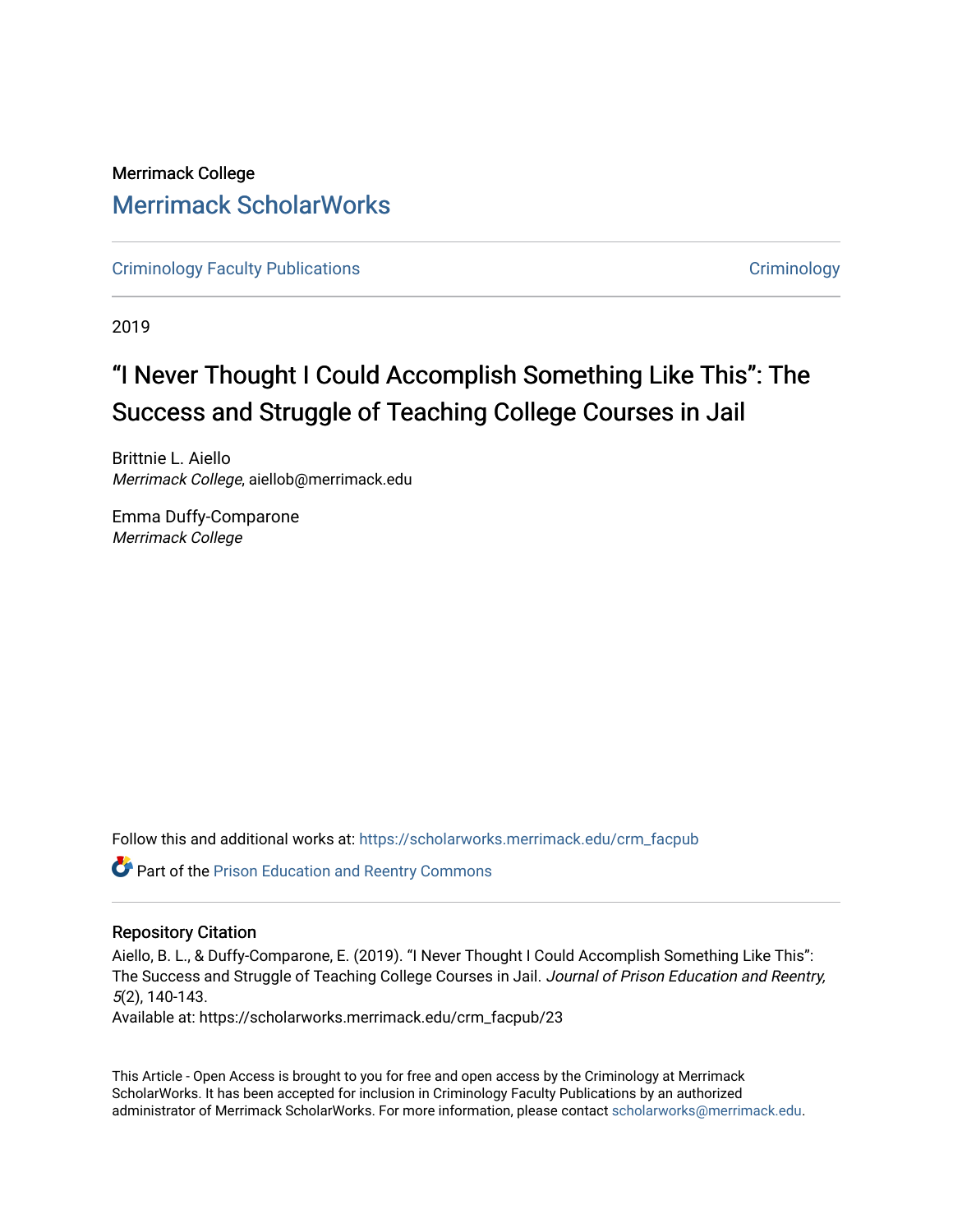# *PRACTITIONER PAPER*



# **"I Never Thought I Could Accomplish Something Like This": The Success and Struggle of Teaching College Courses in Jail**

BRITTNIE AIELLO & EMMA DUFFY-COMPARONE Merrimack College, Massachusetts, USA

 **"I Never Thought I Could Accomplish Something Like This":** 

**The Success and Struggle of Teaching College Courses in Jail**

Brittnie Aiello, Ph.D.

Associate Professor,

 Department of Criminology and Criminal Justice, Merrimack College

Emma Duffy-Comparone, MFA

Assistant Professor,

Department of English, Merrimack College

opportunity, Merrimack College has been providing for-credit college courses at a nearby county jail since the spring of 2017. Our faculty conduct classes one-to-two times per week, while traditional Merrimack undergraduates and graduate students work as Teacher's Assistants, helping incarcerated students in the jail's computer lab. Our program and courses have been well-received by all stakeholders. Jail administrators welcome efforts to enrich educational programming. Our students, both incarcerated and not, enjoy and value the work they do together. As faculty, teaching in jail is some of the most fulfilling, fun, and worthwhile teaching that we do. Nonetheless, there are specific challenges to teaching in a jail context. Here, we discuss the challenges and benefits of teaching college courses in jail.

# **The Jail Context**

## **Introduction**

The Violent Crime and Law Enforcement Act of 1994 effectively ended higher education programs in U.S. penal facilities when it declared incarcerated people ineligible for federal funding for education. This is unfortunate for many reasons, not the least of which is that educational programming is highly correlated with reduced recidivism (Davis et al., 2013; Delaney et al., 2016). To serve our community, engage with incarcerated people, and provide our traditional students with a hands-on experiential learning

Several colleges and universities have attempted to fill the void left by the 1994 Act by offering private higher education programs in penal facilities. Many of these programs are run in state prisons rather than county jails. There are good reasons for this. The challenges to providing college coursework in jail are many. With rapid turnover and relatively short sentences, it can be difficult to establish and maintain class membership over the course of several months. The conflict that results from a constantly changing population presents additional challenges related to jail culture and punishment. The constant flux of the population has also meant that jails are often overlooked as research sites (Richie, 2003). As

Correspondence: Brittnie Aiello, Email: aiellob@merrimack.edu *(Accepted: 6 January 2019)* ISSN: 2387-2306 doi: [https://doi.org/10.25771/xhy3-nc18](https://doi.org/10.25771/xhy3-nc18 )

Except where otherwise noted, content on this site is licensed under a Creative Commons Attribution 4.0 International License.

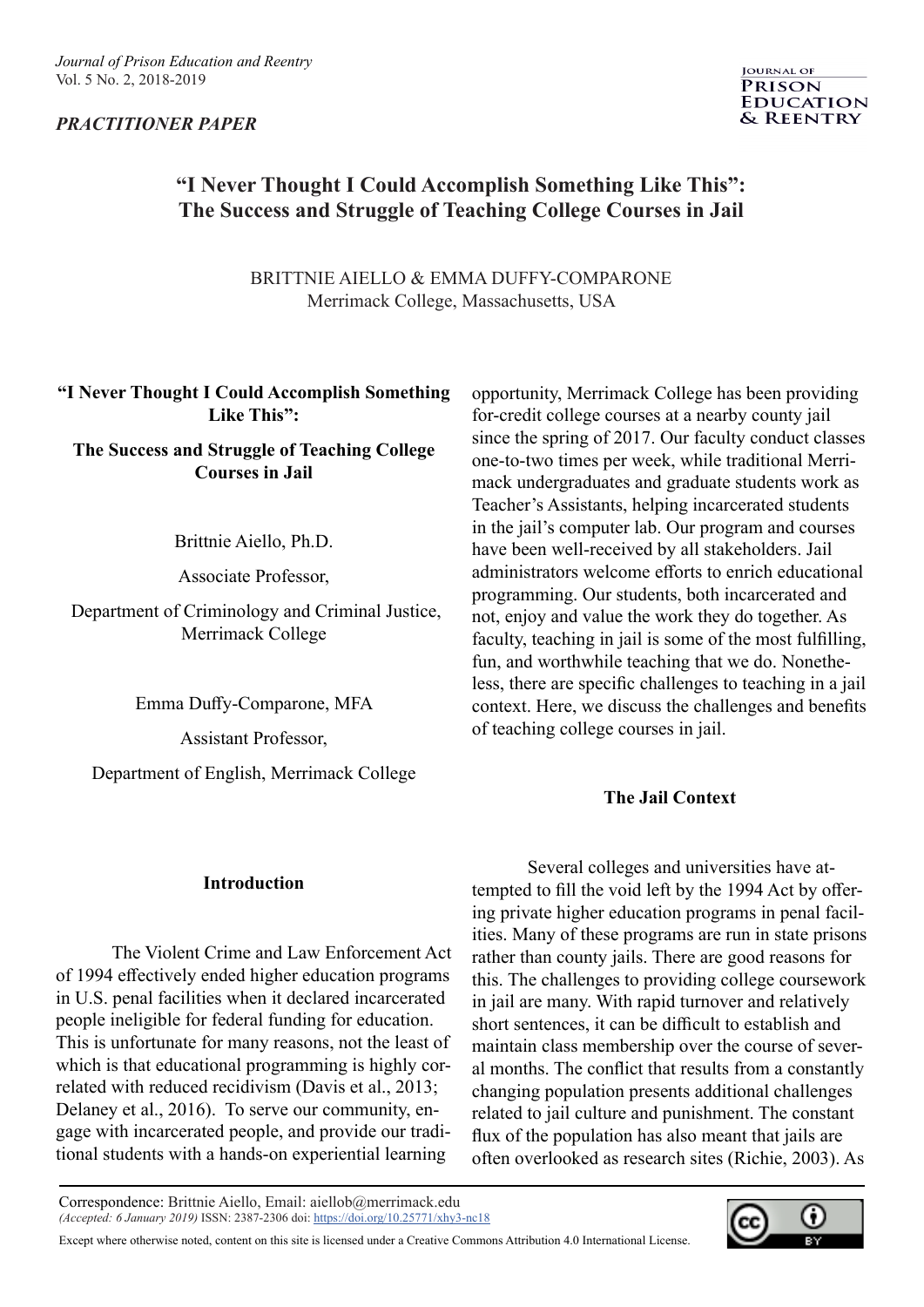a result, both research and higher education programs are less likely to happen in jails than prisons.

Yet, it is important that researchers and educators pay attention to jails. Jails are the gateway to the criminal justice system because they house pre-trial detainees as well as those serving short sentences. Nineteen times as many people rotate through jails as prisons, and there are roughly 12 million jail admissions per year in the United States (Rabuy and Wagner, 2015; Subramanian et al., 2015). Consistent with the increase in incarceration over the past 30 plus years, jail use has also increased dramatically since the 1980s (Minton and Golinelli, 2014). While it is beyond the scope of this paper to fully explore society's relationship to jails, it is important to note that there is a high prevalence of mental illness among those incarcerated in jails (Bronson and Berzofsky, 2017). Furthermore, while prison populations have decreased slightly in recent years, women in *jail* are currently the fastest growing segment of the incarcerated population (Glaze and Kaeble, 2014; Kaeble et al., 2016). If we intend to serve the incarcerated population, we simply cannot neglect jails.

### **Our Program**

The Merrimack College Jail Education Program grew out of a focus on experiential learning and a commitment to social justice at the college. We began a pilot program in the fall of 2016 by offering a non-credit course, funded by Merrimack through a Faculty Development Grant. The following semester, we began offering for-credit courses, fully funded by the college. With the assistance of jail staff and administrators, we conduct an application process for students who have a high school diploma or equivalency. Potential students fill out an application in which they describe their educational and work history, motivations for applying for the course, and expectations for college coursework. From these, we screen for writing ability and potential commitment to the course. At the conclusion of each course, we conduct a course evaluation in which we seek to understand if and how the course changed their outlook on higher education and their plans for the future.

We recruit traditional Merrimack College

students to work as Teacher's Assistants for each course, earning course credit. We hand pick these students based on their maturity, open-mindedness, writing ability, and experience with the material in the given course. To some extent, this is a self-selected population of students who are interested in the criminal justice system, have a working knowledge of the social justice issues related to incarceration, and are willing and eager to spend time in a penal facility.

#### **Challenges**

Massachusetts jails hold pre-trial offenders as well as those serving sentences of up to 2.5 years. Over four semesters, we have learned that flexibility and creativity are necessary to navigate the uncertainties this heterogeneous population presents. We want to provide an equal opportunity for all interested and qualified prospective students (see Blount, Butler, and Gay, 2017), and thus a candidate's status—pre-trial or sentenced—has no bearing on a candidate's eligibility for college coursework. Students must simply have a high school diploma or equivalency and a reasonable expectation that they will remain in the facility for the duration of the course. But while jail administrators use their years of experience to screen for viable candidates, even their "best guess" can't guarantee that candidates will be able to finish out the class. There are many variables at play, particularly for pre-trial students, for whom bail adjustments, cases dismissed or won, or transfers to other facilities make it difficult to predict their stays.

This is far from an ideal system, and the constant flux of the class makes for a challenging teaching environment. Over the course of a semester, a class that started out with 15 students can dwindle, slowly, to four or five. This is frustrating, not only because the class dynamic inevitably shifts with each emptied seat, but also because one must often watch intelligent, promising students—students who often loved the class—withdraw due to circumstances beyond their control. Even when students are released, our happiness for them must coexist with the understanding that their futures are often uncertain, and might very well mark the end of an academic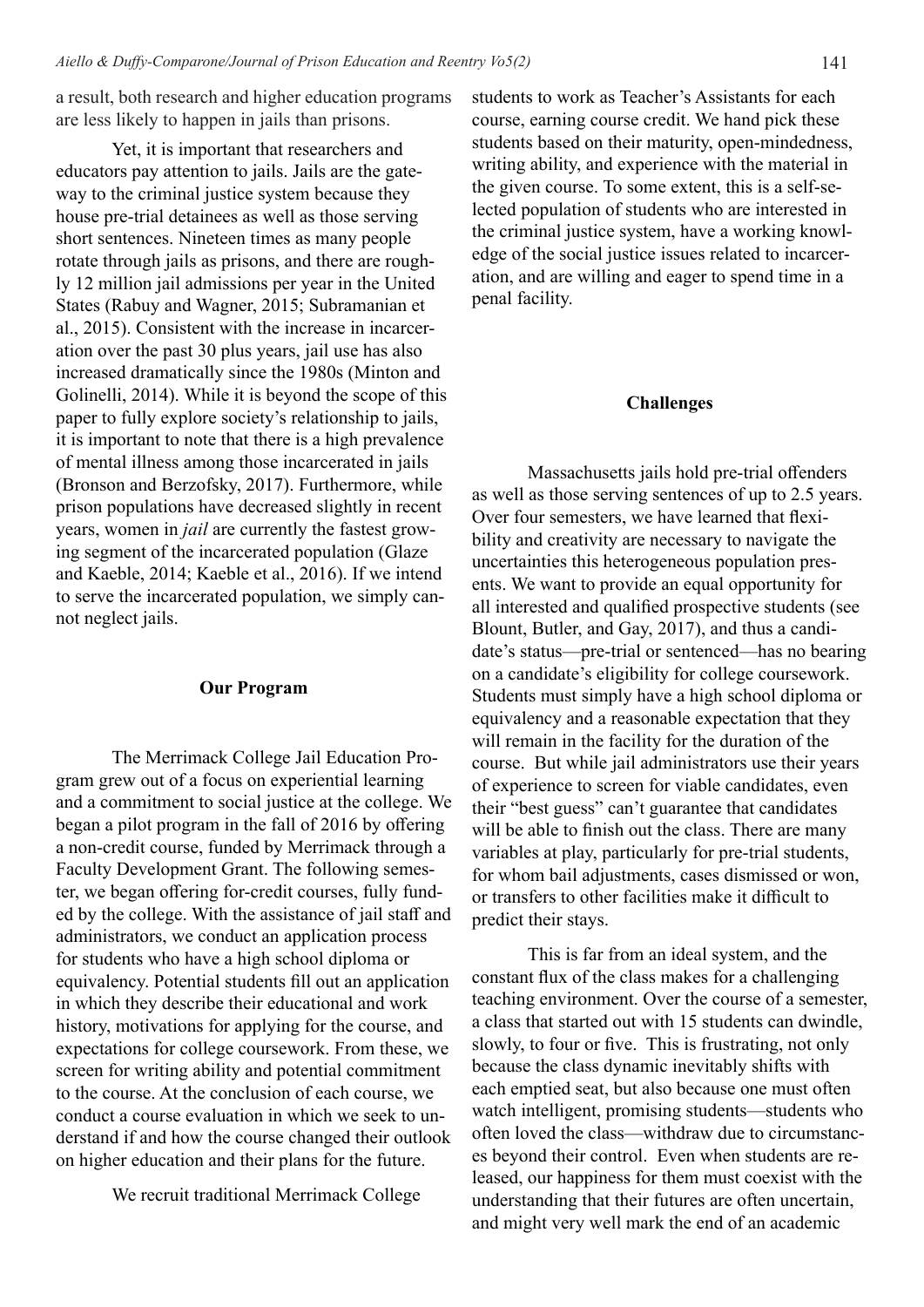**Benefits**

journey that had barely begun at all.

It makes sense, then, that prisons are often more desirable sites for higher education programs, because students with long sentences can complete several courses, a certificate, or even a degree. At the jail, on the other hand, we might have our students for one, two, or at most three semesters. We have collaborated with two area community colleges to assist students with continuing their education upon release. We invite admissions representatives to discuss the application process, financial aid, areas of study, and other potential resources (see Blount, Butler, and Gay, 2017). Students are often surprised to hear that they are still eligible for aid even if they have a felony record, or that colleges will assist them with the financial aid process directly. We have also revitalized two scholarship programs for post-incarceration students. While we have yet to be successful in transitioning students to college after release, previously incarcerated students who were already enrolled were made aware of the scholarship fund and accessed it as a result.

In addition to managing class enrollments and attrition, we have learned to manage the conflicting priorities of our respective institutions. Teaching and learning are our priorities, but security, dictated by policies and procedures, is the first priority of the jail. While administrators are excited about the program, this is not the case with everyone we encounter. As teachers we may feel very differently about our students than jail staff feel about those they term "inmates." In turn, we may bear witness to behaviors or expressions that make us uncomfortable. On the outside, we might object or engage people in debate around issues of power and justice, but preservation of the program in the space of the jail changes that dynamic (see Becker and Aiello, 2013).

We have also learned that *when* we teach has a great bearing on our potential success. During the day, class time must compete with other needs like medical appointments, attorney visits, mandatory programs, and court dates, so we teach at night. Finding allies among the staff is equally important. The correctional officer on staff in the evening goes above and beyond to support the program, our work, and students' successful completion of the coursework.

As a relatively new program, we have enrolled 37 incarcerated students in college courses. Of these, 20 have completed the course and earned college credits; nine are enrolled in the current semester. Our numbers are too small at this point to determine whether this program reduces recidivism in any appreciable way. However, reducing recidivism is only one benefit of correctional education. We have reason to be optimistic that doing college coursework during their incarceration has given our students a new perspective on education and their own abilities. Some students said that achieving success in a college course taught them that they were capable of much more than they thought. One man, who had earned his high school equivalency, said, "It definitely motivated me and took away some anxiety toward college work." Another, who earned his high school equivalency *just before* he took a course said, "It encouraged me because I never thought I could accomplish something like this." Others felt they had reconnected with the student in themselves. One high school graduate said, "It has encouraged me and reminded me that I can always learn anything with practice and an opportunity, like this Merrimack College course." Another, who had completed some college, said of the course, "It has given me the opportunity to reintegrate back into a mind-set of college school work." Courses also help to pass the time, stay intellectually stimulated in jail, and interact with other incarcerated men in a context they might not have otherwise found. Another student would recommend Merrimack courses to other incarcerated men because, "I found the course a great way to open my mind and get out of here."

Another benefit of teaching in a jail is that many students hail from nearby communities. This can be of benefit in the classroom, in which common geography often grounds discussion, but also potentially for reentry as well. A key factor in reentry outcomes—whether, specifically, incarcerated students continue their education outside—is the community to which students are released. Often, students go home to a town where there is family or other personal support, and in prison it is often the case that these communities are far from the partnering academic institutions or related programs that they made connections with while in prison (see Blount, Butler, and Gay, 2017). In jail, however, this proximity is, for the most part, built into the system, and so there is great potential for building partnerships with